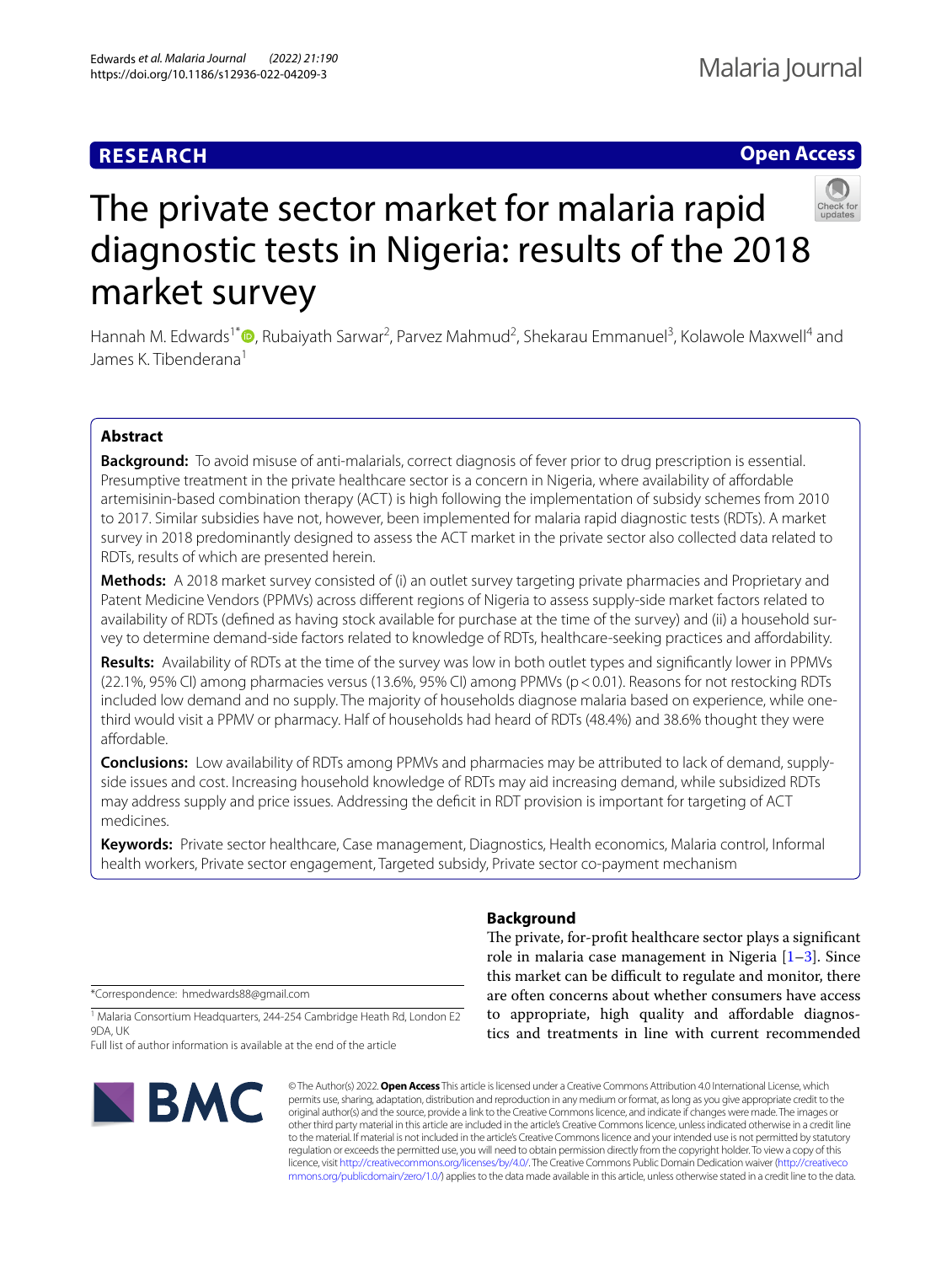guidelines [\[4](#page-5-2)]. To address fnancial barriers to accessibility of malaria treatment, subsidy schemes known as the Afordable Medicines Facility—malaria (AMFm) and, later, the Private Sector Co-payment Mechanism (PSCM) were in place in Nigeria between 2010 and 2017 to subsidize the cost of quality-assured artemisinin-based combination therapy (QA-ACT) in the private sector. A market survey was conducted in 2018 at the termination of the PSCM to assess the state of both demand and supply side market factors related to malaria diagnostics and treatments among Proprietary and Patent Medicine Vendors (PPMVs) and pharmacies in the private sector. A recent study presented the results of this survey in relation to ACT and found both availability and affordability of ACT medicines in Nigeria increased, particularly among PPMVs, during the AMFm-PSCM period [[1,](#page-5-0) [5\]](#page-5-3). Interestingly, these improvements were not limited to just the subsidized ACT brands; in response to increased market competition, non-subsidized ACT brands had reduced prices and increased their availability and market share [[5\]](#page-5-3).

Although ensuring access to QA-ACT is integral to successful case management, proper diagnosis using QA diagnostics before treatment is also essential. A study of registered private hospitals and clinics in Nigeria in 2014 found high use of malaria diagnostics mostly via microscopy [[6](#page-6-0)]. Microscopy is unlikely to be available in many private outlets or in very rural communities [[1\]](#page-5-0). Easyto-use malaria rapid diagnostic tests (RDTs) present an efective option in these settings but correct RDT use appears low and presumptive treatment of fever cases with anti-malarials remains high, particularly in the private healthcare sector  $[7-11]$  $[7-11]$ . Despite this, engagement with the private sector to promote RDT availability and use has been limited; a review found just 12 studies where RDTs had been introduced to drug shops or pharmacies and these were predominantly small-scale pilots [\[12\]](#page-6-3).

This paper presents results of the 2018 market survey in relation to supply of and demand for RDTs from these outlets. As an integral part of malaria case management but not subject to any subsidy scheme, assessment of the malaria RDT market may act as an important comparator to that of ACT medicines.

# **Methods**

In 2018, both an outlet survey and a household survey were conducted to assess the ACT and RDT private sector markets in Nigeria. Full methods are presented in Edwards et al. [\[5](#page-5-3)]. Briefy, 321 pharmacies and 374 PPMVs were selected from six diferent states in Nigeria, representing both rural and urban areas, northern and southern regions, and diferent malaria endemicities. All states of Nigeria were grouped based on malaria endemicity and geopolitical zone and were randomly selected to ensure representation of each. The final six selected states, Kano, Gombe, Kogi, Imo, Edo and Osun were all included in the outlet survey. Outlet owners were interviewed regarding availability of RDTs (defned as having stock available for purchase at the time of the survey) and reasons for stock-outs. In four of the same states, Kano, Gombe, Imo and Edo, 479 households (HHs) were selected and interviewed regarding knowledge and use of malaria diagnostics, healthcare-seeking behaviour and affordability, specifcally, how they would diagnose malaria in a family member, whether they had heard of RDTs and ever received a RDT, and whether they thought RDTs were afordable or increase the cost of treatment. Outlets and HHs were selected from one rural local government authority (LGA) and one urban LGA in each state. HHs were also further purposively selected to focus predominantly on low-income HHs and to capture three diferent monthly income segments in Nigerian Naira (NGN) of: (1) NGN  $\leq$  18,000, (2) NGN 18,001–36,000, (3) NGN 36,001–100,000. For comparative analysis, a small number of samples from HHs with monthly income NGN > 100,000 were also collected.

Data related to RDTs were analysed using R [[13\]](#page-6-4). Outlet availability of RDTs at the time of the survey was disaggregated by region (north–south), area (urban–rural) and outlet type (PPMV–pharmacy), while HH responses were disaggregated by region (north–south), area (urban–rural) and monthly HH income in NGN. Proportions between sub-groups were compared using a binomial test for diference in proportions or a Chi-square test for trend (for HH income), and p-values signifcant at the  $p=0.05$  level are presented.

#### **Results**

#### **Supply‑side—outlet survey**

Availability of RDTs at the time of the survey was low in both outlet types and was signifcantly lower in PPMVs compared to pharmacies (13.6%, 95% CI [10.3–17.5] versus 22.1%, 95% CI [17.7–27.1], p<0.01, Fig. [1A](#page-2-0)). Outlets in the southern states had signifcantly lower availability of RDTs compared to northern states for both pharmacies (13.6% versus 28.0%,  $p \le 0.01$ ) and PPMVs (4.6%) versus 19.7%,  $p < 0.001$ , Fig. [1B](#page-2-0)). Urban PPMVs also had signifcantly lower availability of RDTs compared to rural PPMVs (8.4% versus 17.9%,  $p \le 0.01$ , Fig. [1C](#page-2-0)).

Among outlets that did not have RDTs in stock on the day of the survey ( $n=573$ ), 26% said they had previously had stock (at any time). Their reasons for not restocking included low demand (37%), no supply (33%), and low proft margins (3%).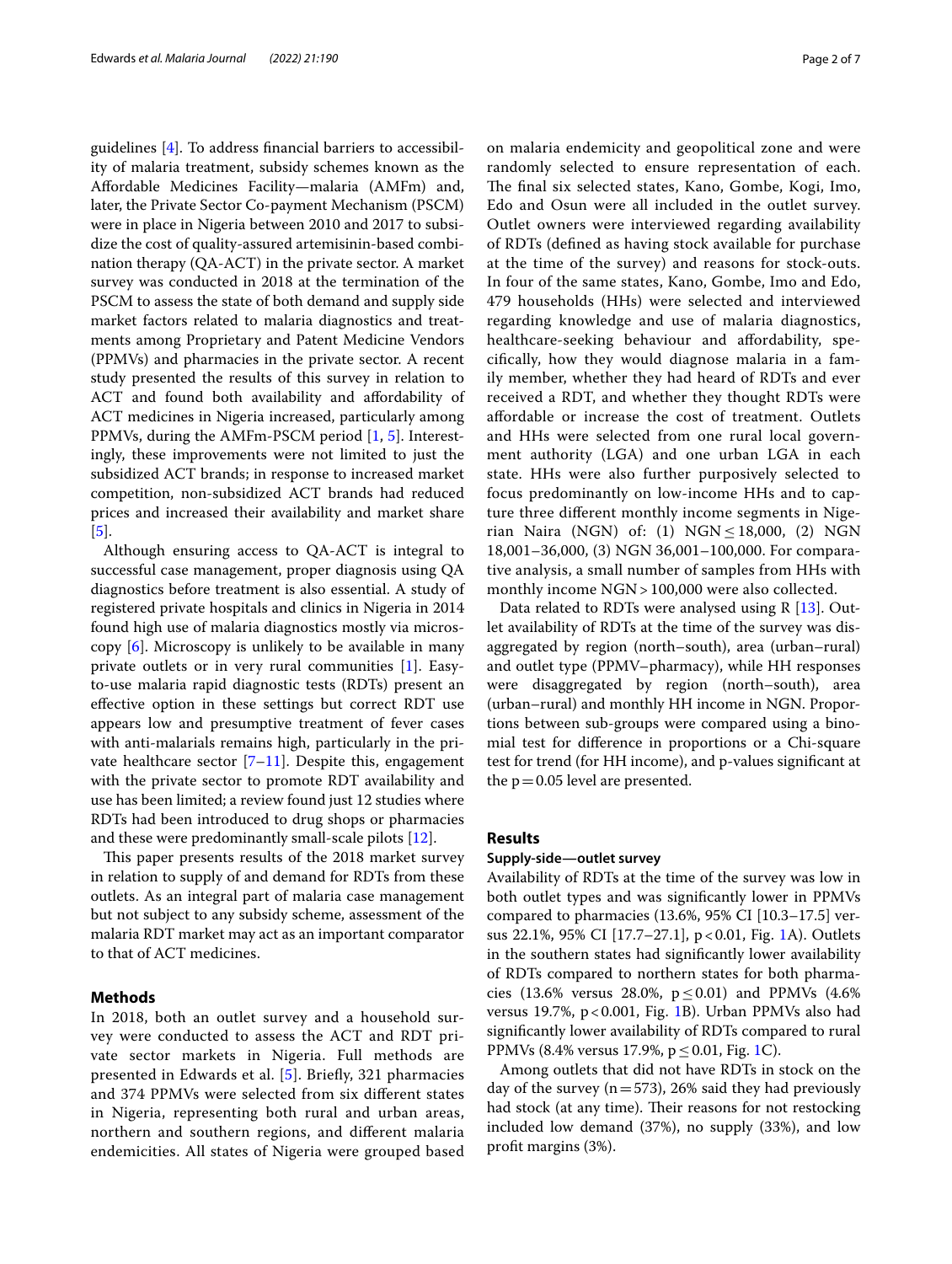

# <span id="page-2-0"></span>**Demand‑side—Household survey**

Most HH respondents reported that they do not follow just one method when asked how they would diagnose malaria for a member of the family (Fig. [2\)](#page-3-0). With multiple responses possible, almost two-thirds of HHs diagnose based on experience. When HHs do seek diagnosis from elsewhere, most go to a public health physician, while 22% of HHs visit a PPMV and 8% visit a pharmacist. One-quarter of HH respondents reported conducting a RDT and a small number reported conducting microscopy. Behaviours were the same if the family member with suspect malaria was an adult or child (Fig. [2](#page-3-0)A).

By region, HHs in the southern states were signifcantly more likely to diagnose by experience  $(p < 0.001)$ , consult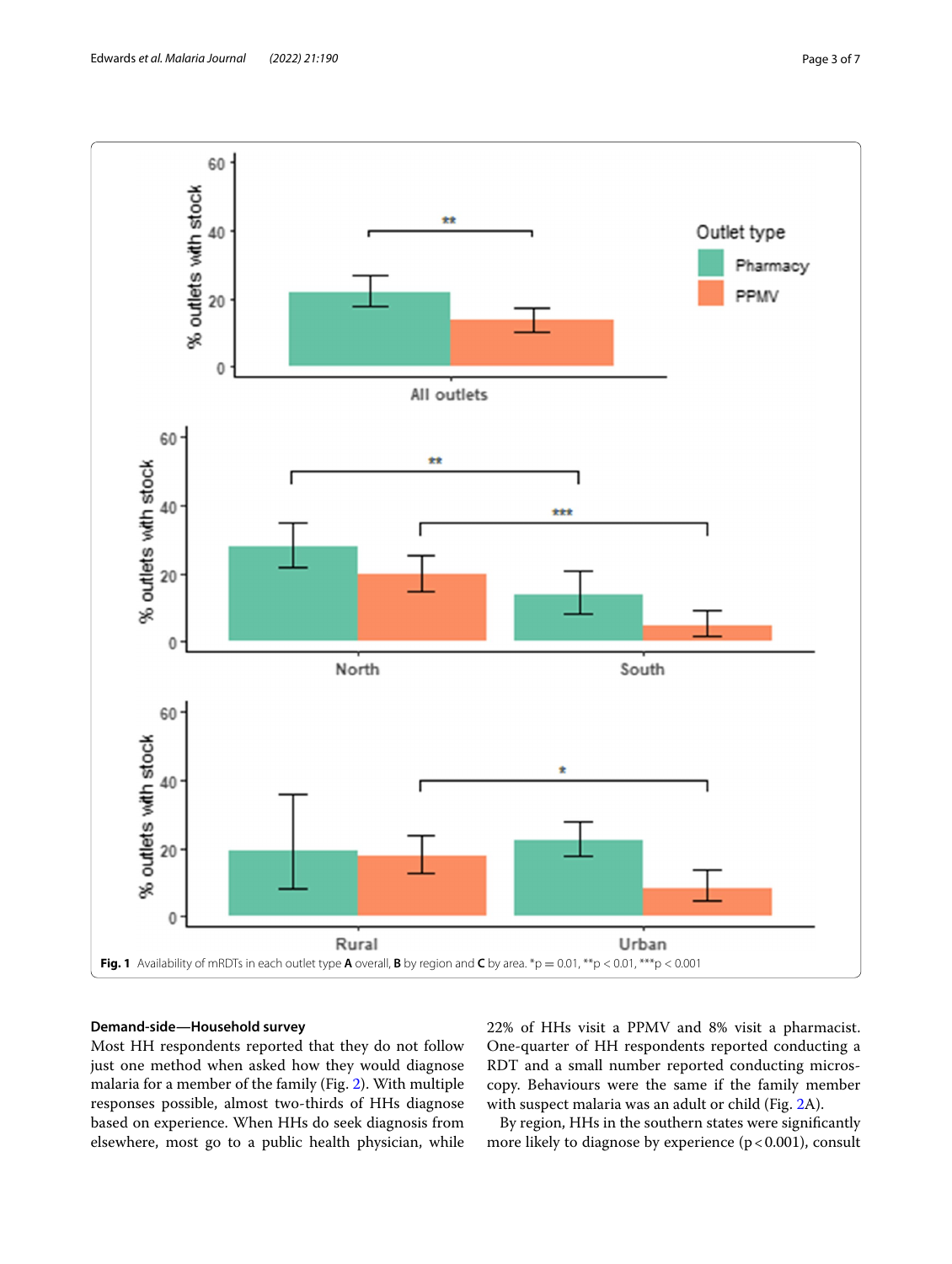

<span id="page-3-0"></span>disaggregated by **B** region, **C** area and **D** HH monthly income.  ${}^{*}p \le 0.05$ ,  ${}^{**}p \le 0.01$ ,  ${}^{***}p < 0.001$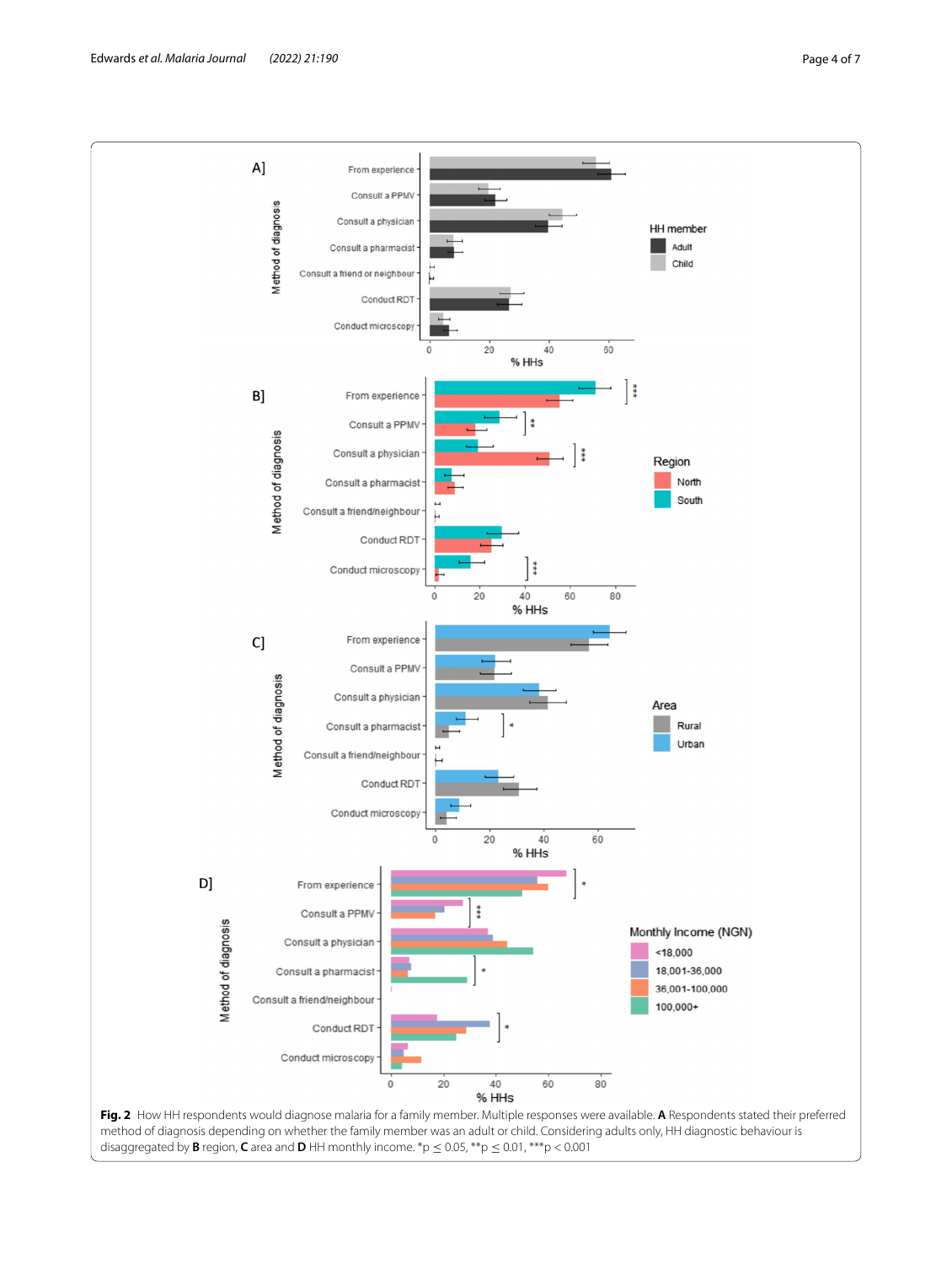a PPMV ( $p \le 0.01$ ) or get a test by microscopy ( $p < 0.001$ ), while northern states were more likely to visit a public health physician ( $p < 0.001$ , Fig. [2B](#page-3-0)). HHs in urban areas were two-fold more likely to visit a pharmacist than HHs in rural areas ( $p \le 0.05$ , Fig. [2](#page-3-0)C). By income level, lower income HHs diagnosed more using experience ( $p \le 0.05$ ) and were more likely to consult a PPMV  $(p<0.001)$ , whereas higher income HHs were more likely to visit a pharmacy ( $p \le 0.05$ , Fig. [2D](#page-3-0)).

Half of HH respondents had heard of RDTs (48.4%), predominantly from a health institution (58.6%) but some had learned about RDTs from both PPMVs (19.0%) and pharmacies (14.7%). Half of HH respondents also reported having had an RDT in the past (47.4%), mostly from public hospitals (65.6%) or from public health centres (18.9%) and only a few from pharmacies (4.8%) or PPMVs (13.7%).

Most HH respondents did not know about the cost of RDTs and just 38.6% thought RDTs were afordable while a third (33.8%) perceived them as increasing the cost of treating malaria.

## **Discussion**

Outlets had very low (<20%) availability of RDTs at the time of the 2018 market survey, particularly urban PPMVs and outlets (both PPMVs and pharmacies) in southern states. Reasons for stock-outs included low demand from consumers and/or supply issues. While the survey did not analyse the supply chain, reports of low consumer demand are supported by the HH survey in which the majority of HHs would diagnose based on experience or visit a public health physician when a HH member had suspect malaria. Despite this, one-third of HHs would visit either a PPMV or pharmacy for malaria diagnosis and the lack of availability of RDTs would have a direct efect on whether these consumers receive the recommended case management [[4](#page-5-2)].

Although about 45% of HHs reported visiting a PPMV/ pharmacy for malaria treatment in this same survey as reported elsewhere [[5\]](#page-5-3), only 30% reported visiting the same outlets for malaria diagnosis. This is also lower than the proportion of the population that report using these channels as their primary healthcare option in national surveys  $[2, 7]$  $[2, 7]$  $[2, 7]$  $[2, 7]$ . The 2018 market survey shows only half of HHs had heard of RDTs and just a third thought they were affordable. Along with lack of supply, poor consumer knowledge and afordability issues may all contribute to the lower proportion of HHs using these same outlets for malaria diagnosis. Among HHs that had heard of RDTs, some had heard of them from PPMVs or pharmacists suggesting these outlets could play a larger role in educating individuals on the role of RDTs, improving consumer demand.

It is not clear why outlets in urban and southern states should have lower availability of RDTs than rural and northern areas. Both urban and southern areas generally have lower rates of poverty (compared to rural and northern areas) and higher consumer demand for treatment from the private sector [[5,](#page-5-3) [14](#page-6-5)]. However, demand for malaria diagnostics was not as clear-cut, with no diference in demand for urban and rural PPMVs, and high demand for PPMVs but low demand for pharmacies in the south. Diagnosis by experience was signifcantly higher in southern states, however, and this may contribute at least in part to lower stock in corresponding outlets. Malaria prevalence is higher in the north of the country which may contribute to greater demand and supply of diagnostics to this region, particularly through public health campaigns which have been more targeted to northern regions [\[2](#page-5-4), [5\]](#page-5-3). Leakage of supplies from the public sector into private channels has been observed [[15\]](#page-6-6). However, northern regions also have more limited access to quality healthcare than those in the south [\[2](#page-5-4)]. More enquiry would be needed to explore how issues of poverty, healthcare provision and access and malaria prevalence interact to afect RDT supply and/or cost differences between areas.

The low availability of RDTs sits in stark contrast to the high availability of ACT medicines found by the same survey, whereby>99% of outlets had stock of any ACT medicine  $[5]$  $[5]$  $[5]$ . The AMFm-PSCM period increased supply and afordability of ACT among these same outlets for subsidized and, due to increased market competition, non-subsidized brands [[5](#page-5-3)]. Supply and afordability issues of RDTs could be addressed with a similar scheme thereby creating a more buoyant RDT market. Due to problems with low consumer knowledge of RDTs and presumptive or incorrect treatment provision among providers, any intervention should include behaviour change and educational activities targeted to providers and consumers to promote confdence in tests and the correct course of action given both a positive and negative test result, be it to administer treatment or to refer to another health provider [[16](#page-6-7), [17](#page-6-8)]. Conducted in the correct setting and with correct prescribing practices, such a subsidy scheme can be cost-efective [[18\]](#page-6-9).

Addressing the deficit in RDT availability may be urgent since the decision from the majority of HHs to diagnose based on experience coupled with low availability of RDTs and high availability of ACT medicines presents a risk for the misuse and overuse of anti-malarials. Such misuse can lead to poor treatment outcomes and adds to drug resistance pressure on the parasite, potentially hindering malaria elimination from the country [[19–](#page-6-10)[22\]](#page-6-11). To date, however, subsidy schemes for RDTs have been few. A 2017 review identifed just 12 studies where subsidies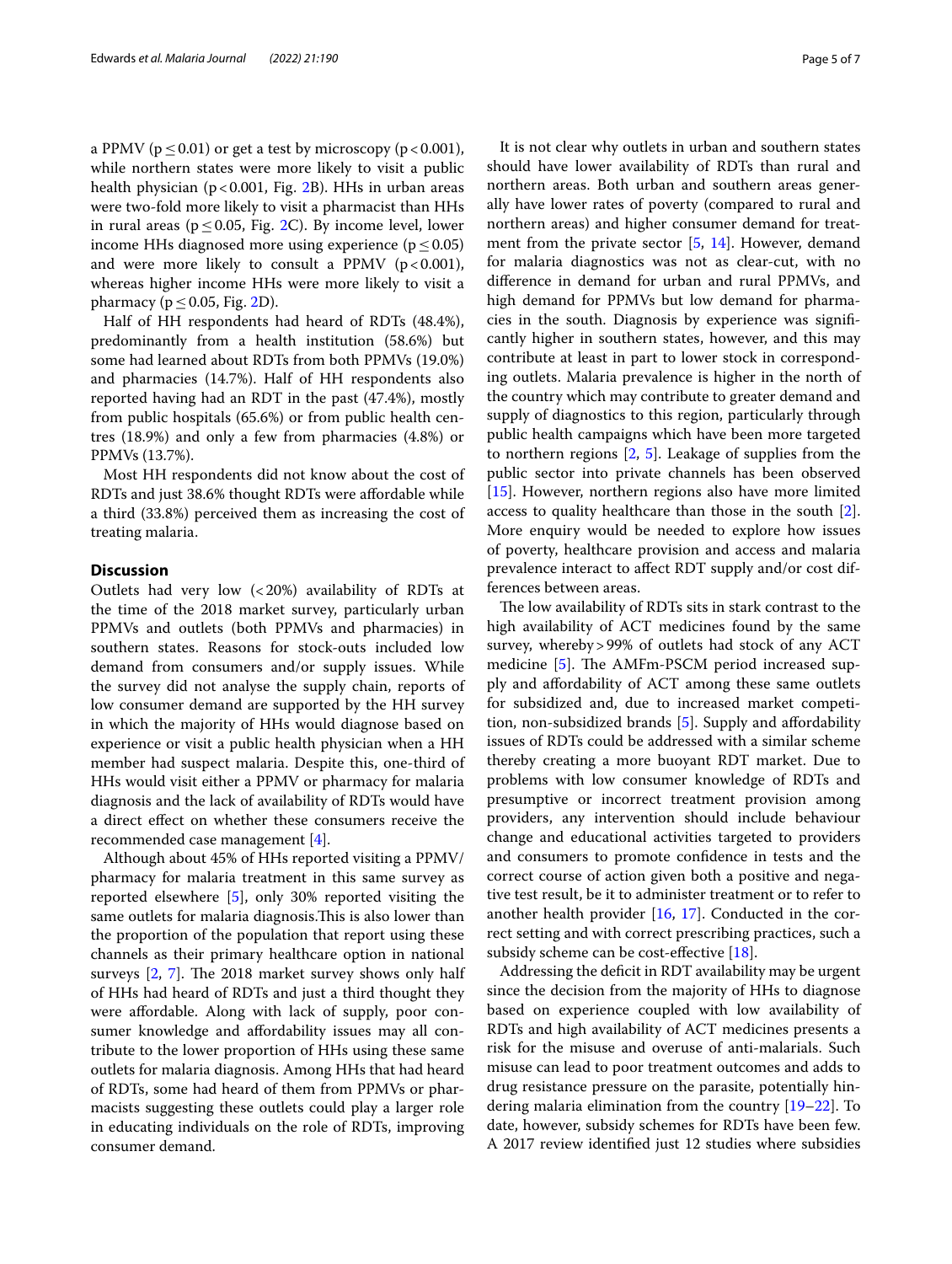had been implemented and these were predominantly small pilots and displayed wide variance in RDT uptake, defned as the proportion of eligible patients for whom an RDT was undertaken; correct ACT provision and adherence to RDT-negative test results [[12\]](#page-6-3). Although important lessons can be learned from these studies, the relevance of training, supervision and retail prices on the outcomes of uptake and adherence were not clear due to contextual and methodological diferences. In the Nigerian context, one cluster randomized controlled trial had low RDT uptake of just 8% and poor adherence to test results [[23\]](#page-6-12). A later pilot project conducted in three states of Nigeria showed that efforts to increase availability and afordability of RDTs can increase consumer demand, improve provider proft margins and confdence in diagnostic provision; however, lessons needed to be learned in terms of, for example, supply chain management, action upon negative test results and ensuring stockages of quality assured test kits, as well as addressing leakage of RDTs from the public sector [\[12](#page-6-3), [15,](#page-6-6) [24](#page-6-13)]. Given the high prevalence of diagnosis based on experience, an alternative or additional intervention to that of private sector subsidies could be to direct mRDTs for use in self-diagnosis by HH members [[25](#page-6-14), [26\]](#page-6-15). Subsidizing 'bundles' of RDTs and ACT medicines has also been proposed, whereby a subsidy is only provided for ACT medicines given after a positive RDT result. Such a scheme may improve RDT uptake and correct ACT targeting, however, high confdence in test results is required [[27](#page-6-16)] and there would be challenges in coordinating distribution of both RDTs and ACT medicines to ensure sufficient supply of both. The 2018 Nigerian survey shows the supply of RDTs and ACT medicines has not yet been synchronized and without efective coordination the threat of ACT misuse will remain high. It would be important to determine whether increasing supply of RDTs to private outlets may reduce the use of ACT medicines.

#### **Abbreviations**

ACT: Artemisinin-based combination therapy; AMFm: Affordable Medicines Facility—Malaria (AMFm); CI: Confdence interval; HH: Household; PPMV: Proprietary and Patent Medicine Vendors; PSCM: Private sector co-payment mechanism; QA: Quality-assured; RDT: Malaria rapid diagnostic test.

#### **Acknowledgements**

The authors thank Dr. Perpetua Uhomoibhi, National Coordination—National Malaria Elimination Programme (NMEP) Nigeria, and Dr. Audu Bala Mohammed, the former National Coordinator; Dr. Nnenna Ogbulafor, Head of Malaria Case Management, NMEP and Dr. Issa Kawu, NMEP Global Fund Project Manager, for helping us understand NMEP's vision and mission and the sustainability plan for malaria case management. We acknowledge the UK Government Foreign, Commonwealth and Development office (FCDO) for the funding of the SuNMaP 2 Accountable Grant and thank Dr. Ebere Anyachukwu, Health Advisor—FCDO, for providing useful insights to understand the policy implications of the survey fndings. We are grateful for the support of Sadruddin Imran, Chairman and CEO of Innovision. Finally, we acknowledge the malaria sector private stakeholders for their support and commitment to

the government vision for malaria, and to the all the outlet and household participants for their active contributions to this study.

# **Author contributions**

HME contributed to data analysis, interpretation of the data and wrote the fnal draft of the manuscript. RS contributed to data analysis, interpretation of the data and reviewed the fnal manuscript. PM contributed to data analysis and reviewed the fnal manuscript. SE contributed to data interpretation and reviewed the fnal manuscript. KM contributed to study design and management, data interpretation and reviewed the fnal manuscript. JKT contributed to study conception, design and management, data interpretation and reviewed the fnal manuscript. All authors read and approved the fnal manuscript.

## **Funding**

The survey was implemented by Malaria Consortium with funding from a SuNMaP 2 Accountable Grant funded by the Foreign, Commonwealth and Development Office (FCDO) of the UK Government. Funding for the consultancy for sub-analysis was from Malaria Consortium, UK.

## **Availability of data and materials**

The datasets used and/or analysed during the current study are available from the corresponding author on reasonable request.

#### **Declarations**

#### **Ethics approval and consent to participate**

Ethical approval for the research protocol was granted by the National Health Research Ethics Committee of Nigeria (NHREC) of the Federal Ministry of Health in Nigeria, Protocol number: NHERC/01/01/2007-24/10/2018 and Approval number: NHERC/01/01/2007–6/11/2018.

### **Consent for publication**

Not applicable.

#### **Competing interests**

The authors declare that they have no competing interests.

#### **Author details**

<sup>1</sup> Malaria Consortium Headquarters, 244-254 Cambridge Heath Rd, London E2 9DA, UK. <sup>2</sup> Innovision Consulting Private Limited, Level 3 & 4 House 26 Road 6 Baridhara J Block Pragati Sarani, Dhaka 1212, Bangladesh. <sup>3</sup> Case Management Branch, National Malaria Elimination Programme, First Floor, Abia House, Central Business District, Abuja, Nigeria. <sup>4</sup>Malaria Consortium Nigeria, 33 Pope John Paul Street, Off Gana Street, Maitama, Abuja, FCT, Nigeria.

# Received: 20 February 2022 Accepted: 30 May 2022 Published online: 16 June 2022

#### **References**

- <span id="page-5-0"></span>1. ACTwatch Group SFH. ACTwatch Study Reference Document: The Federal Republic of Nigeria Outlet Survey 2015. Washington DC: ACTwatch Group SFH; 2015.
- <span id="page-5-4"></span>2. Nigeria National Population Commission, ICF International. Nigeria demographic and health survey 2018. Abuja, Nigeria and Rockville, Maryland, USA; 2019. [https://dhsprogram.com/publications/publication](https://dhsprogram.com/publications/publication-fr359-dhs-final-reports.cfm)[fr359-dhs-fnal-reports.cfm](https://dhsprogram.com/publications/publication-fr359-dhs-final-reports.cfm).
- <span id="page-5-1"></span>3. Nigeria National Population Commission, ICF International. Nigeria demographic and health survey 2013. Abuja, Nigeria and Rockville, Maryland, USA; 2014. [https://dhsprogram.com/publications/publication](https://dhsprogram.com/publications/publication-fr293-dhs-final-reports.cfm?cssearch=342433_1)[fr293-dhs-fnal-reports.cfm?cssearch](https://dhsprogram.com/publications/publication-fr293-dhs-final-reports.cfm?cssearch=342433_1)=342433\_1.
- <span id="page-5-2"></span>4. WHO. Case management. WHO guidelines for malaria. Geneva: World Health Organization; 2021.
- <span id="page-5-3"></span>5. Edwards HM, Sarwar R, Mahmud P, Emmanuel S, Maxwell K, Tibenderana JK. The impact of the private sector co-payment mechanism (PSCM) on the private market for ACT in Nigeria: results of the 2018 cross-sectional outlet and household market surveys. Malar J. 2022;21:42.